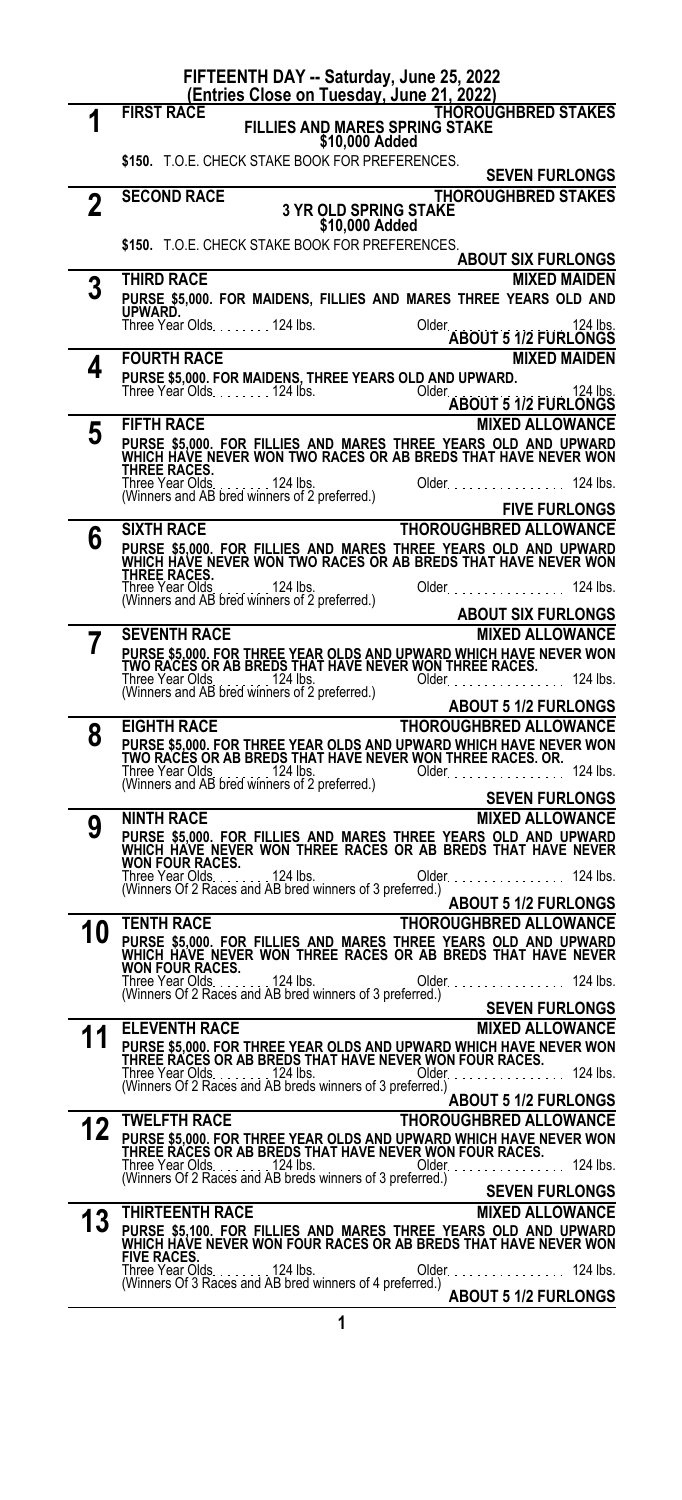|          | FIFTEENTH DAY -- Saturday, June 25, 2022                                                                                              |                                                           |
|----------|---------------------------------------------------------------------------------------------------------------------------------------|-----------------------------------------------------------|
|          | (Entries Close on Tuesday, June 21, 2022)<br><b>FOURTEENTH RACE</b>                                                                   | <b>THOROUGHBRED ALLOWANCE</b>                             |
| 14       | PURSE \$5,100. FOR FILLIES AND MARES THREE YEARS OLD AND UPWARD<br>WHICH HAVE NEVER WON FOUR RACES OR AB BREDS THAT HAVE NEVER WON    |                                                           |
|          | <b>FIVE RACES.</b>                                                                                                                    |                                                           |
|          |                                                                                                                                       | Older.<br>$124$ lbs.                                      |
|          |                                                                                                                                       | <b>SEVEN FURLONGS</b>                                     |
| 15       | <b>FIFTEENTH RACE</b>                                                                                                                 | <b>MIXED ALLOWANCE</b>                                    |
|          | PURSE \$5,100. FOR THREE YEAR OLDS AND UPWARD WHICH HAVE NEVER WON<br>FOUR RACES OR AB BREDS THAT HAVE NEVER WON FIVE RACES.          |                                                           |
|          |                                                                                                                                       | Older<br>$124$ lbs.                                       |
|          |                                                                                                                                       | <b>ABOUT 5 1/2 FURLONGS</b>                               |
|          | <b>SIXTEENTH RACE</b>                                                                                                                 | <b>THOROUGHBRED ALLOWANCE</b>                             |
| 16       | PURSE \$5,100. FOR THREE YEAR OLDS AND UPWARD WHICH HAVE NEVER WON<br>FOUR RACES OR AB BREDS THAT HAVE NEVER WON FIVE RACES.          |                                                           |
|          |                                                                                                                                       | Older.<br>$124$ lbs.                                      |
|          |                                                                                                                                       | <b>SEVEN FURLONGS</b>                                     |
| 17       | <b>SEVENTEENTH RACE</b>                                                                                                               | <b>MIXED CLAIMING</b>                                     |
|          | PURSE \$5,000. FOR FILLIES AND MARES THREE YEARS OLD AND UPWARD<br>WHICH HAVE NOT WON A RACE IN 2022.                                 |                                                           |
|          |                                                                                                                                       | 124 lbs.<br>Older.                                        |
|          |                                                                                                                                       | <b>ABOUT 5 1/2 FURLONGS</b>                               |
|          | <b>EIGHTEENTH RACE</b>                                                                                                                | <b>MIXED CLAIMING</b>                                     |
| 18       | PURSE \$5,000. FOR THREE YEAR OLDS AND UPWARD WHICH HAVE NOT WON A<br>RACE IN 2022.                                                   |                                                           |
|          | Three Year Olds.<br>124 lbs.                                                                                                          | Older.<br>$124$ lbs.                                      |
|          | Three Year Olds<br>CLAIMING PRICE \$2,000                                                                                             | <b>ABOUT 5 1/2 FURLONGS</b>                               |
|          | <b>NINETEENTH RACE</b>                                                                                                                | <b>THOROUGHBRED CLAIMING</b>                              |
| 19       | PURSE \$5,000. FOR THREE YEAR OLDS AND UPWARD WHICH HAVE NOT WON A RACE IN 2022.                                                      |                                                           |
|          | Three Year Olds<br>124 lbs.                                                                                                           | Older.<br>124 lbs.                                        |
|          | <b>CLAIMING PRICE \$2,000</b>                                                                                                         | <b>SEVEN FURLONGS</b>                                     |
| 20       | <b>TWENTIETH RACE</b>                                                                                                                 | <b>MIXED CLAIMING</b>                                     |
|          | PURSE \$5,200. FOR FILLIES AND MARES THREE YEARS OLD AND UPWARD.                                                                      | Older. 124 lbs.                                           |
|          |                                                                                                                                       |                                                           |
|          |                                                                                                                                       |                                                           |
|          |                                                                                                                                       | <b>ABOUT 5 1/2 FURLONGS</b>                               |
| 21       | <b>TWENTY FIRST RACE</b>                                                                                                              | <b>MIXED CLAIMING</b>                                     |
|          | PURSE \$5,200. FOR THREE YEAR OLDS AND UPWARD.<br>124 lbs.                                                                            | $124$ lbs.<br>Older.                                      |
|          | Three Year Olds<br>CLAIMING PRICE \$2,500                                                                                             | <b>ABOUT 5 1/2 FURLONGS</b>                               |
|          | <b>TWENTY SECOND RACE</b>                                                                                                             | <b>THOROUGHBRED CLAIMING</b>                              |
| 22       | PURSE \$5,200. FOR THREE YEAR OLDS AND UPWARD.                                                                                        |                                                           |
|          | Three Year Olds.<br>CLAIMING PRICE \$2,500                                                                                            | Older. 124 lbs.                                           |
|          |                                                                                                                                       | <b>SEVEN FURLONGS</b>                                     |
| nn<br>23 | <b>TWENTY THIRD RACE</b>                                                                                                              | <b>THOROUGHBRED STARTER ALLOWANCE</b>                     |
|          | PURSE \$5,300. FOR FILLIES AND MARES THREE YEARS OLD AND UPWARD<br>HORSES MUST HAVE RAN FOR CLAIMING \$3200. OR LESS IN 2021-2022.    |                                                           |
|          | Three Year Olds. 124 lbs.                                                                                                             | Older<br>124 lbs.<br><b>ABOUT SIX FURLONGS</b>            |
|          | <b>TWENTY FOURTH RACE</b>                                                                                                             | THOROUGHBRED CLAIMING                                     |
| 24       | PURSE \$5,300. FOR THREE YEAR OLDS AND UPWARD.                                                                                        |                                                           |
|          | Three Year Olds<br>. 124 lbs. .<br><b>CLAIMING PRICE \$3,200</b>                                                                      | $124$ lbs.                                                |
|          |                                                                                                                                       | <b>ABOUT SIX FURLONGS</b>                                 |
| 25       | <b>TWENTY FIFTH RACE</b><br>PURSE \$5,300. FOR THREE YEAR OLDS AND UPWARD.                                                            | <b>THOROUGHBRED CLAIMING</b>                              |
|          |                                                                                                                                       | Older 124 lbs.                                            |
|          | Three Year Olds. 124 lbs.<br>CLAIMING PRICE \$3,200                                                                                   | ONE MILE AND ONE SIXTEENTH                                |
|          | TWENTY SIXTH RACE                                                                                                                     | THOROUGHBRED STARTER ALLOWANCE                            |
| 26       | PURSE \$5,400. FOR FILLIES AND MARES THREE YEARS OLD AND UPWARD<br>HORSES MUST HAVE RAN FOR CLAIMING \$4000. OR LESS IN 2021-2022.    |                                                           |
|          | Three Year Olds124 lbs.                                                                                                               | Older<br>124 lbs.                                         |
|          | <b>TWENTY SEVENTH RACE</b>                                                                                                            | <b>ABOUT SIX FURLONGS</b><br><b>THOROUGHBRED CLAIMING</b> |
| 27       | PURSE \$5,400. FOR THREE YEAR OLDS AND UPWARD.                                                                                        |                                                           |
|          | Three Year Olds<br>$\ldots$ . 124 lbs.<br><b>CLAIMING PRICE \$4,000</b>                                                               | $124$ lbs.<br>Older.                                      |
|          |                                                                                                                                       | <b>ABOUT SIX FURLONGS</b>                                 |
| 28       | <b>TWENTY EIGHTH RACE</b>                                                                                                             | <b>MIXED CLAIMING</b>                                     |
|          | PURSE \$5,500. FOR FILLIES AND MARES THREE YEARS OLD AND UPWARD.<br>Three Year Olds.<br>. . 124 lbs.<br><b>CLAIMING PRICE \$5,000</b> | Older. 124 lbs.                                           |